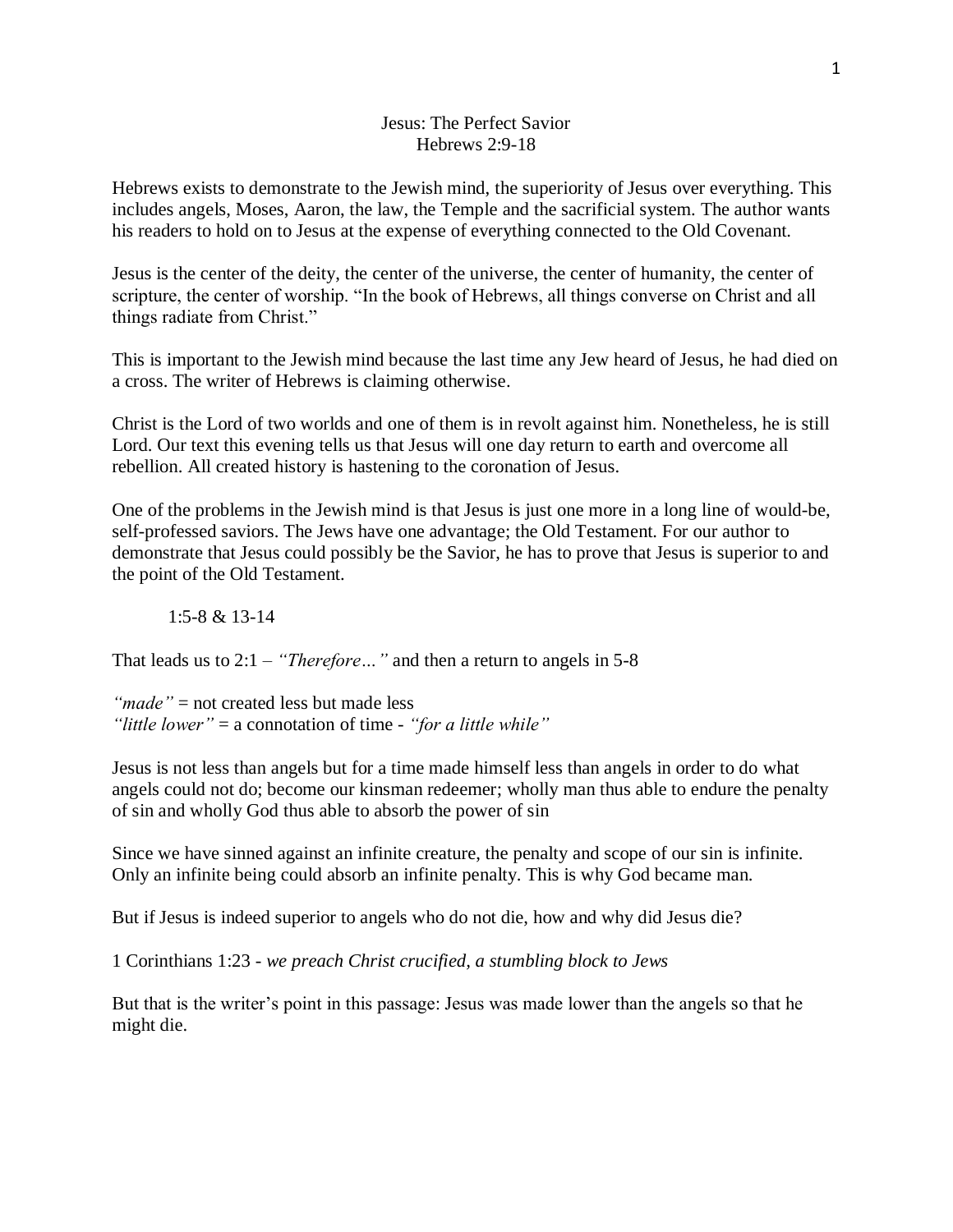Acts 17:1-3 - *Now when they had passed through Amphipolis and Apollonia, they came to Thessalonica, where there was a synagogue of the Jews. <sup>2</sup> And Paul went in, as was his custom, and on three Sabbath days he reasoned with them from the Scriptures, <sup>3</sup> explaining and proving that it was necessary for the Christ to suffer and to rise from the dead, and saying, "This Jesus, whom I proclaim to you, is the Christ."*

When God created humanity in innocence, He gave them dominion over the earth. Adan and Eve sinned and they immediately lost dominion. Jesus Christ came to remove the curse, so that we could regain our dominion. Jesus came to restore the crown, our place in God's creation. If He was going to restore the crown to humanity, He had to come as a human. And if He was going to remove the curse that was on humanity, He had to take the place of people. So He had to be a human. This is why he had to be lower than angels, He accomplished something that no angel could ever accomplish. He restored us to our rightful place in relationship to God and creation.

# **First: Only a human could die for humans**

V 9 - *But we see him who for a little while was made lower than the angels, namely Jesus, crowned with glory and honor because of the suffering of death, so that by the grace of God he might taste death for everyone.*

Ezekiel 18:20 - *The soul who sins shall die*

Romans 6:23 – *The wages of sin is death*

James 1:15 – …*sin when it is fully grown brings forth death.*

One of two things must take place: either the person who sinned must die or someone must die as a substitute

This is why the cross of Jesus and the death of Jesus is central to the gospel. Jesus was a good teacher and moral leader but none of that saves us from the power and penalty of sin.

*"…him who for a little while was made lower than the angels, namely Jesus" = incarnation*

This is the stunning, even staggering, stone-stumbling part of the gospel. God became a man to do what no man, no angel, no animal sacrifice could do, substitute himself for sin.

- He had to be a man because men die for sin
- He had to be God for only God could live sinlessly and die vicariously

Jesus, who is now "*crowned with glory and honor*" is so crowned "because" he was made a little lower than the angels "*because of the suffering of death*."

Of all the things Jesus came to do, and did, dying is first and foremost. Christianity is not Christianity without the cross.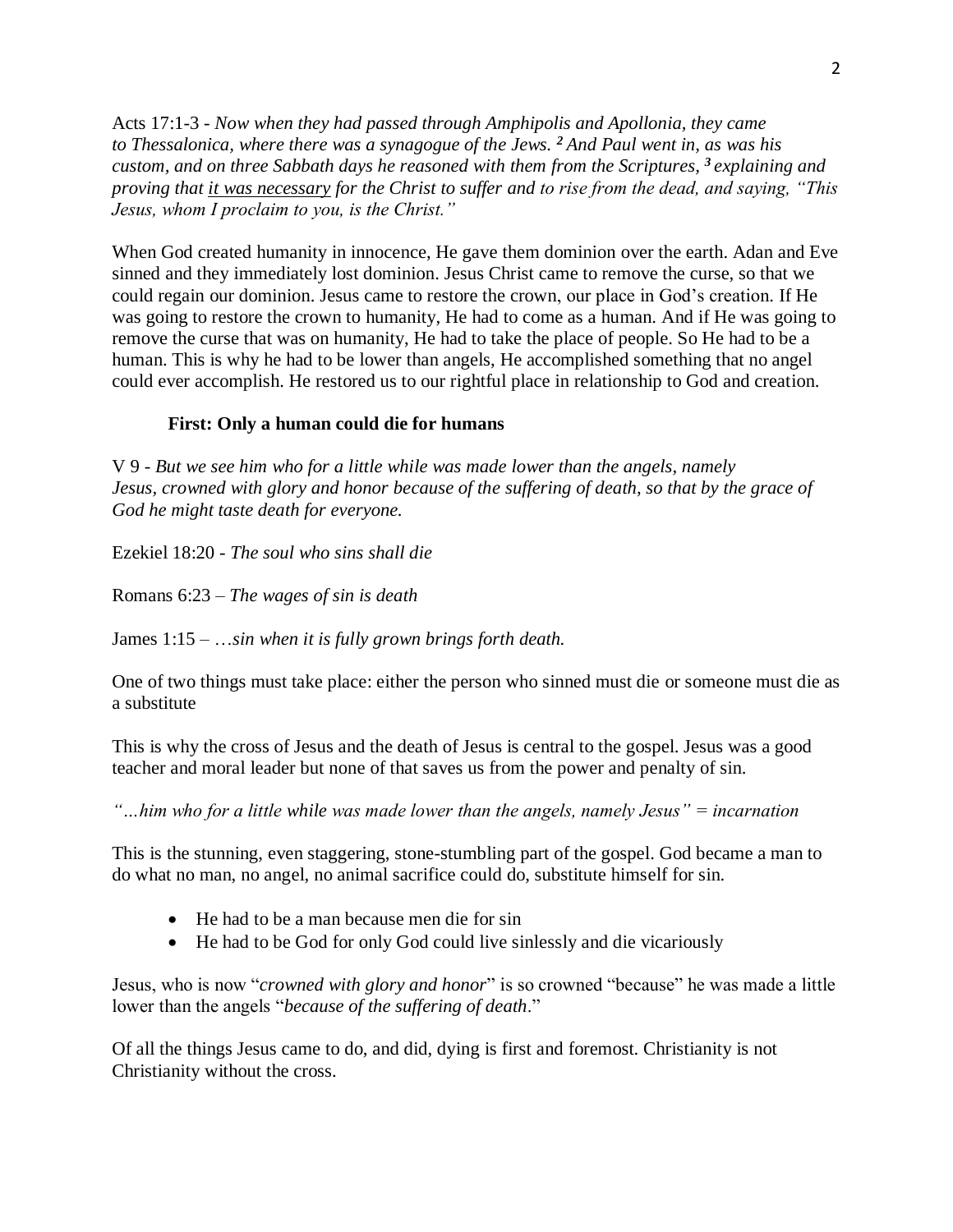- *a)* The fact *For a little while, he was made a little lower than the angels*
- b) The purpose *Because of the suffering of death*
- c) The result He is crowned with glory and honor
- d) The means by the grace of God the free, unmerited lovingkindness of God
- e) The extent that…. he might taste death for everyone

John 10:17-18 - *For this reason the Father loves me, because I lay down my life that I may take it up again. <sup>18</sup>No one takes it from me, but I lay it down of my own accord. I have authority to lay it down, and I have authority to take it up again. This charge I have received from my Father."*

Rather than ignoring the cross, the writer to the Hebrews explains the necessity of the cross and the glory in it.

Psalm 22 – the Psalm of the cross – "My God, my God, why have you forsaken me?" Psalm 23 – the Psalm of his care – "The Lord is my shepherd…" **Psalm 24** – the Psalm of his coming – **T**

# **Second: Only God could die for humans**

*For it was fitting that he, for whom and by whom all things exist, in bringing many sons to glory, should make the founder of their salvation perfect through suffering.*

"*For it was fitting that he"* = it agreed with who he is….. only he

- 1 Corinthians 1:18-31
	- a) Who was wise enough to create this plan? It fit his wisdom.
	- b) Who was righteous enough to contemplate this plan? It fit his righteousness.
	- c) Who was holy enough to perform this plan? It fit his holiness.
	- d) Who was redeeming enough to complete this plan? It fit his redeeming power.

# **Revelation 5:1-14 – T**

*"for whom and by whom all things exist…"* – Only the creator could be crucified because only the creator is able to be crucified

Only the Creator can be the Savior

*"It was fitting that he…"* because only he was fit.

What we needed was a superman and if you'll stop to think about it, only Jesus is super enough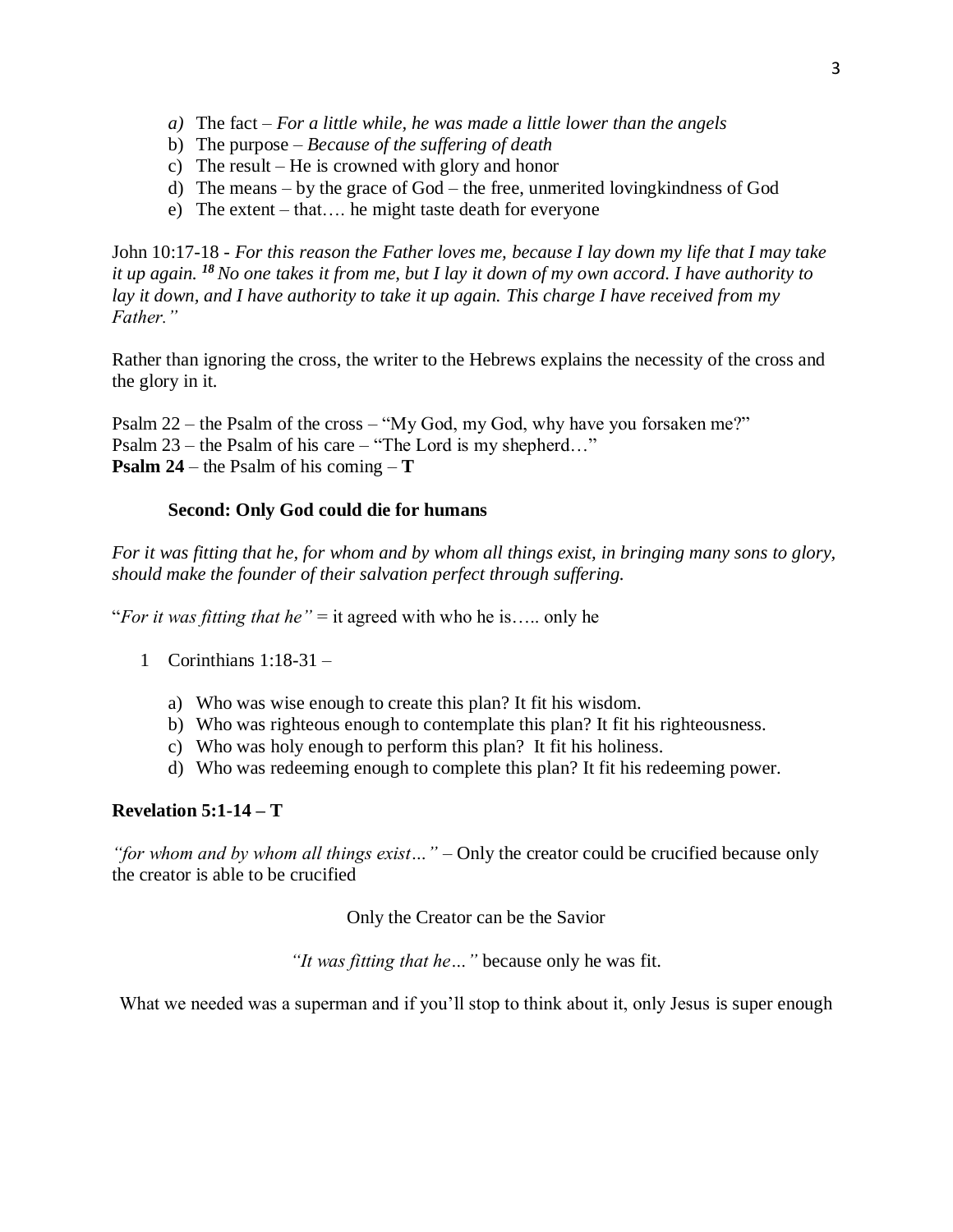# **Third: Only God as a human could be made "perfect through suffering"**

*For it was fitting that he, for whom and by whom all things exist, in bringing many sons to glory, should make the founder of their salvation perfect through suffering.*

*"founder" = archegos = pioneer or leader / captain*

Acts 5:31 - *God exalted him at his right hand as Leader and Savior*

Hebrews 5:8 - *Although he was a son, he learned obedience through what he suffered. <sup>9</sup> And being made perfect, he became the source of eternal salvation to all who obey him,*

So this is what it means to be made "perfect" – the source of eternal salvation to all who obey him. And only by God taking on human form and dying, could that be accomplished.

God is the source of our salvation in principle – Ephesians 1:4 God is the source of our salvation prophetically – Genesis 3:15 God is the source of our salvation practically and personally in the cross

1 Corinthians 15:20-24 - *But in fact Christ has been raised from the dead, the firstfruits of those who have fallen asleep. <sup>21</sup> For as by a man came death, by a man has come also the resurrection of the dead. <sup>22</sup> For as in Adam all die, so also in Christ shall all be made alive. <sup>23</sup> But each in his own order: Christ the firstfruits, then at his coming those who belong to Christ. <sup>24</sup> Then comes the end, when he delivers the kingdom to God the Father after destroying every rule and every authority and power.*

Ephesians 2:1-7 - *And you were dead in the trespasses and sins <sup>2</sup> in which you once walked, following the course of this world, following the prince of the power of the air, the spirit that is now at work in the sons of disobedience— <sup>3</sup> among whom we all once lived in the passions of our flesh, carrying out the desires of the body and the mind, and were by nature children of wrath, like the rest of mankind. <sup>4</sup> But God, being rich in mercy, because of the great love with which he loved us, <sup>5</sup> even when we were dead in our trespasses, made us alive together with Christ—by grace you have been saved— <sup>6</sup> and raised us up with him and seated us with him in the heavenly places in Christ Jesus, <sup>7</sup> so that in the coming ages he might show the immeasurable riches of his grace in kindness toward us in Christ Jesus.*

G.B. Hardy, in *Countdown*, says this is the ultimate question in the world. *"Number one, has anybody ever cheated death? Number two, if he did, did he leave the way open for me?"*

The answer to #1 is 'no.' Jesus did not cheat death. He paid the full price for you and me and actually died and then came back alive.

The answer to #2 is 'yes.'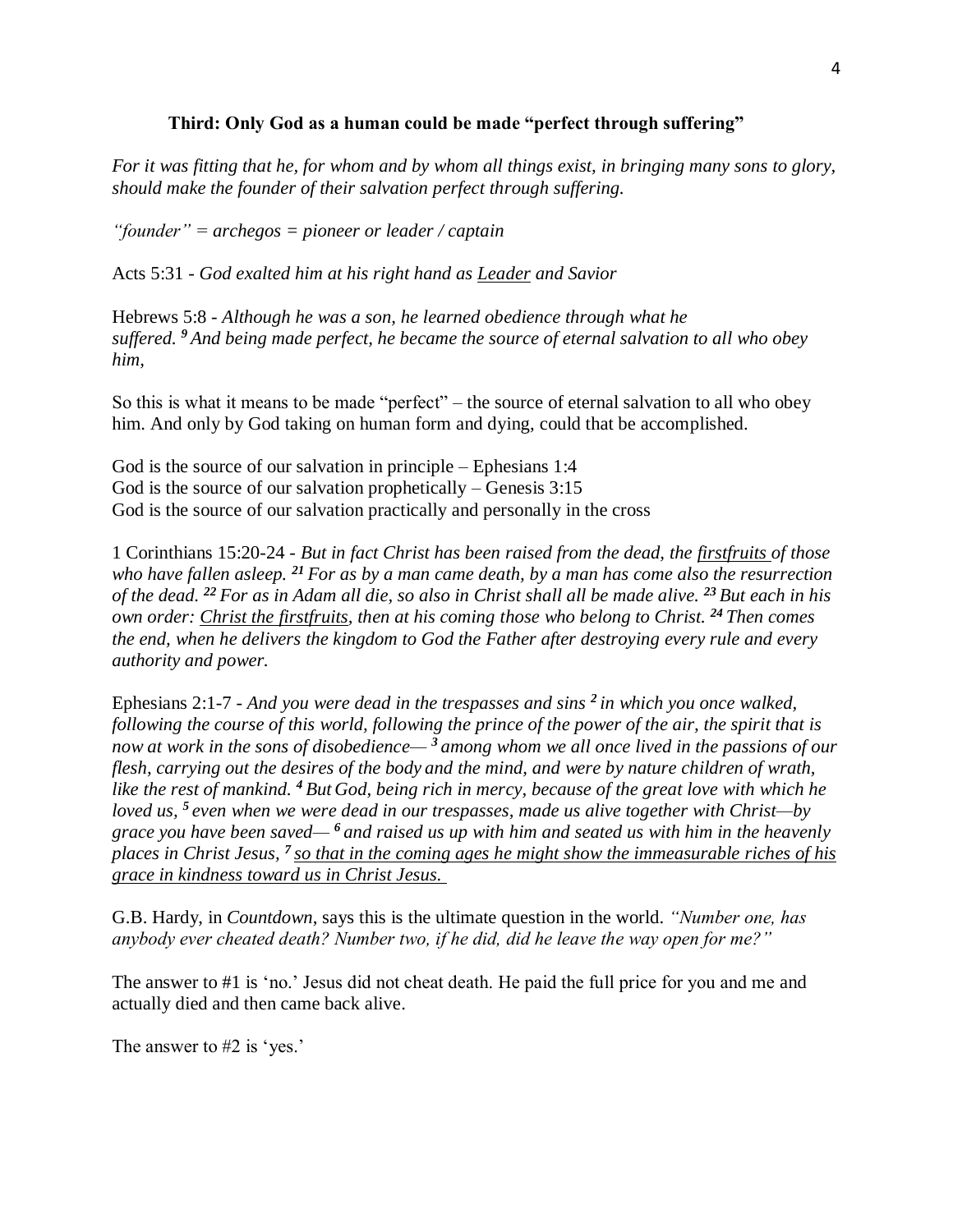Hebrews 10:19-20 - … *we have confidence to enter the holy places by the blood of Jesus, <sup>20</sup> by the new and living way that he opened for us through the curtain, that is, through his flesh,*

The writer is pointing to that time that Jesus died and what it accomplished.

If you miss the provenance, you miss the point

During the lifetime of Jesus, the holy temple in Jerusalem was the center of Jewish religious life and the only way to God. Hebrews 9:1-9 tells us that in the temple a veil separated the Holy of Holies—the earthly dwelling place of God's presence—from the rest of the temple where people dwelt. This signified that man was separated from God by sin (Isaiah 59:1-2). Only the high priest was permitted to pass beyond this veil once each year (Exodus 30:10; Hebrews 9:7) to enter into God's presence for all of Israel and make atonement for their sins (Leviticus 16).

Solomon's temple was 30 cubits high (1 Kings 6:2), but Herod had increased the height to 40 cubits, according to the writings of Josephus, a first century Jewish historian….somewhere near 60 feet high. An early Jewish tradition says that the veil was about four inches thick, but the Bible does not confirm that measurement.

The size and thickness of the veil make the events occurring at the moment of Jesus' death on the cross so much more momentous. *"And when Jesus had cried out again in a loud voice, he gave up his spirit. At that moment the curtain of the temple was torn in two from top to bottom"*  (Matthew 27:50-51a).

The veil reminded every Jew that he was unfit to enter God's presence. Jesus, by his "fitness," made every Jew who believes on him, fit, to enter God's presence.

Every day, twice a day, in the morning and the evening, an unblemished male lamb was to be sacrificed in the sanctuary and offered along with a sacrifice of flour and wine (see Nu 28:1- 8; Ex 29:38-42).

Jesus was crucified at the third hour (9 AM), the ordinary time for the daily morning sacrifice (Mark 15:25) and morning prayers (Acts 3:1)

Jesus died on the cross by virtue of commanding His spirit to leave His body at the ninth hour (3 PM), the time of the evening sacrifice (Exodus 12:6; Mark 15:25, 33-34, 37). Both references to the time of Jesus's death are meant to tie his death to the daily, perpetual sacrifice being offered in the Temple.

Jewish tradition tells us that at 9am and 3pm the Jews were in the Temple praying for redemption, the forgiveness of sins, the coming of the Messiah and the resurrection of the dead. Jesus fulfils it all.